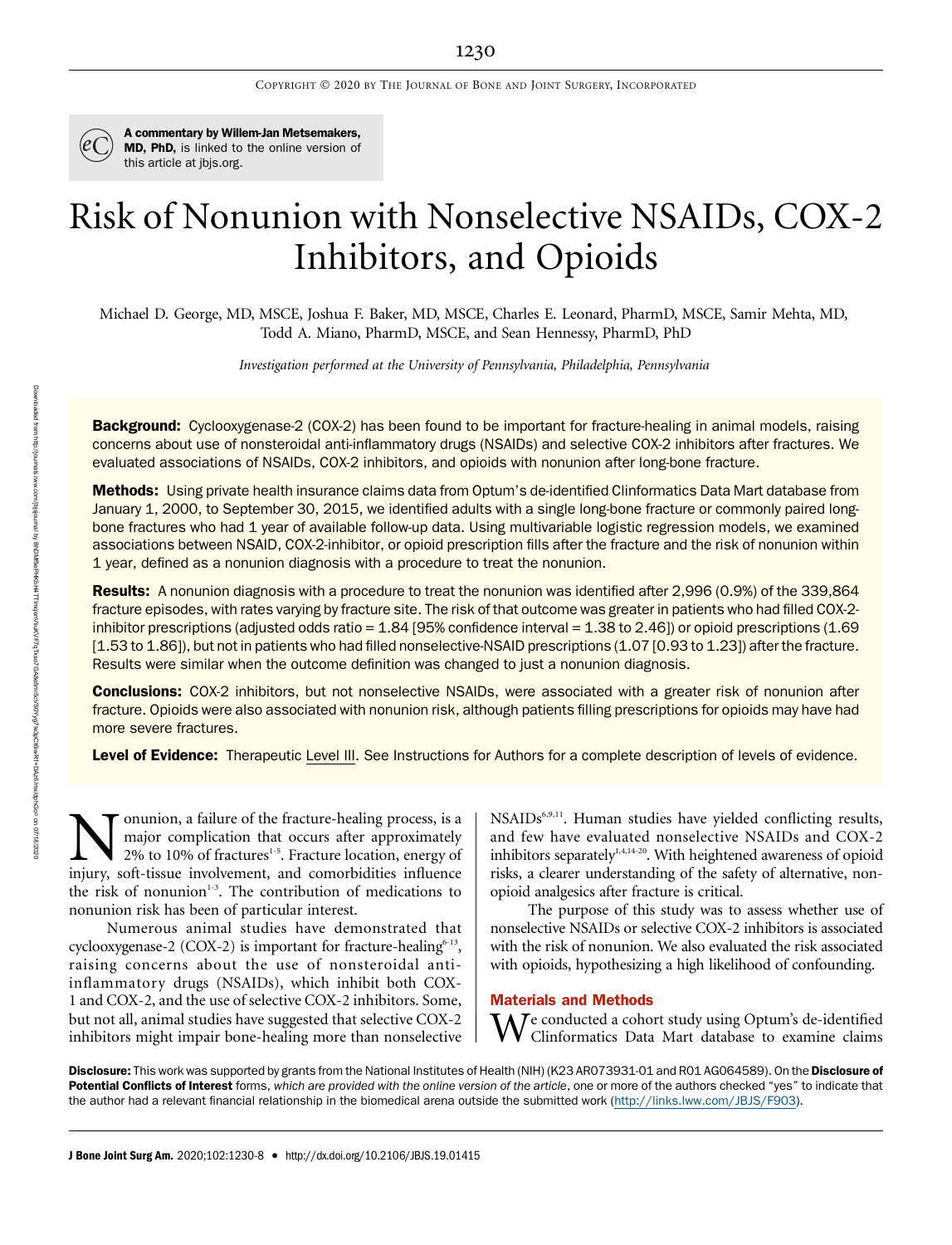

#### Fig. 1

Study design. Exposure was measured on the basis of prescription fills in a period beginning on the fracture date and ending 30 days after it. Patients with a diagnosis of nonunion or malunion within 90 days after surgery were excluded as nonunion would not be expected this early after fracture. The outcome of nonunion was measured from 91 to 365 days after fracture.

data from January 1, 2000, to September 30, 2015. Optum's database is a de-identified administrative private health insurance claims database with sociodemographic, inpatient, outpatient, and prescription claims for >60 million members across the United States.

## Cohort Identification

We identified adults  $\geq 18$  years old with an inpatient or outpatient International Classification of Diseases, Ninth Revision (ICD-9) diagnosis of fracture of the neck of the femur, another femoral location, the tibia, the fibula, the tibia and fibula, the radius, the ulna, the radius and ulna, the humerus, or the clavicle (see Appendix Table E-1). We focused on these longbone fractures because nonunion in these regions would be the most symptomatic and likely to receive additional intervention. To ensure that outcomes would be attributable to the fracture of interest, we excluded patients with multiple fractures of these types within 7 days before or after the index date. We also excluded patients with 1 of these fracture diagnoses in the prior year to avoid overlapping outcome windows; patients could contribute multiple fracture episodes if they were >1 year apart. We required  $\geq 6$  months of continuous baseline enrollment prior to the fracture and 1 year of continuous enrollment after the fracture to capture outcomes (Fig. 1). We excluded patients



#### Fig. 2

Cohort creation. \*Fracture episodes were defined by the presence of a diagnosis for 1 of the fractures of interest, excluding patients with multiple different fracture types within 7 days or with a prior diagnosis for 1 of these fractures within the past year.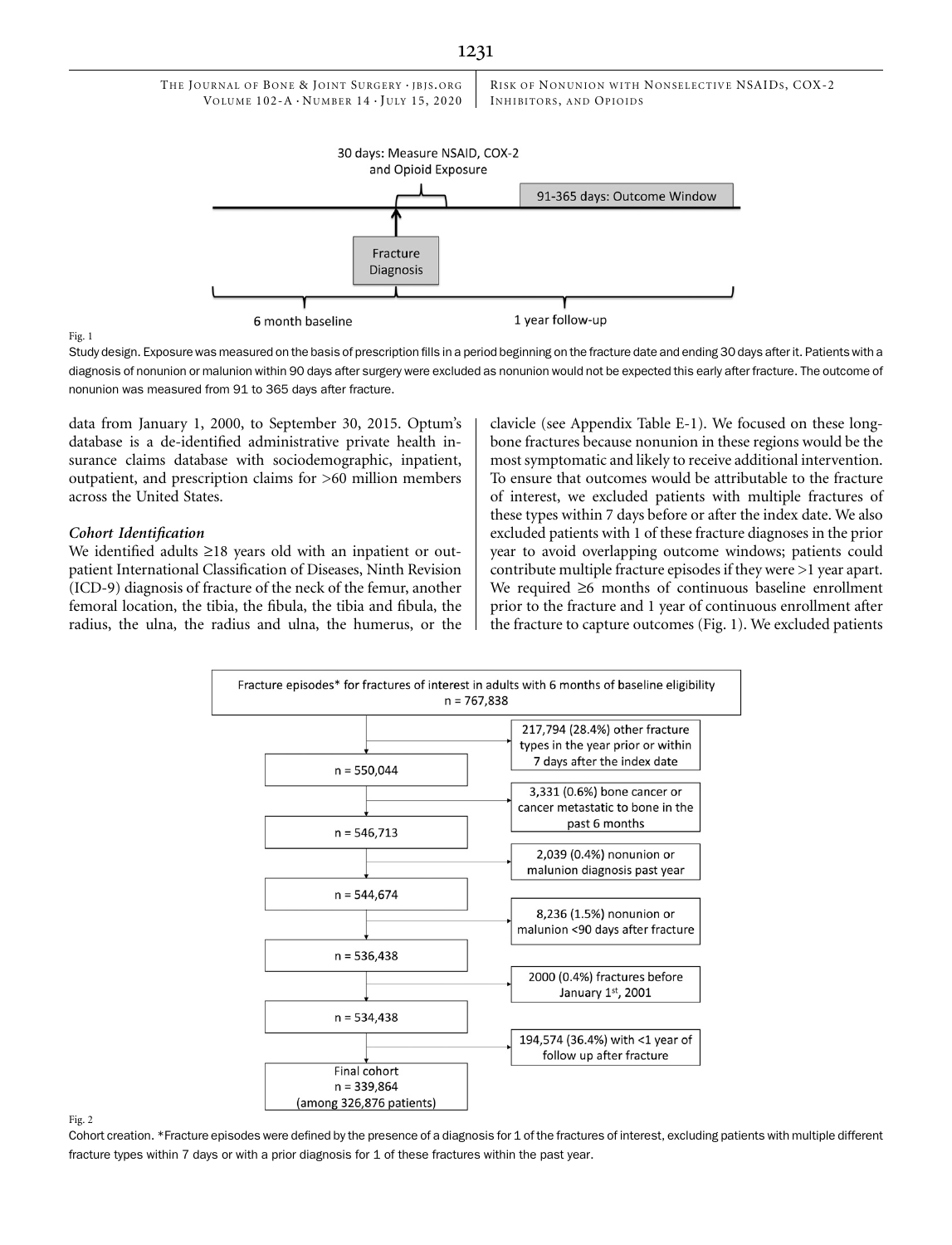RISK OF NONUNION WITH NONSELECTIVE NSAIDS, COX-2 INHIBITORS, AND OPIOIDS



#### Fig. 3

Trends in fills of prescriptions for nonselective NSAIDs, COX-2 inhibitors, and opioids over time after the fractures. The graph shows the proportion of patients with no opioid prescription in the 90 days prior to the fracture who filled an opioid prescription within 30 days after the fracture and the proportions with no NSAID or COX-2-inhibitor prescription in the 90 days prior to the fracture who filled an NSAID or COX-2-inhibitor prescription within 30 days after the fracture.

with other fracture diagnoses in the year prior to or within 7 days after the index date, patients with bone or metastatic cancer during the baseline period or on the fracture date, and those with a diagnosis of nonunion or malunion in the year prior to the fracture date or in the 90 days after the fracture date, as nonunion would not be expected this soon after a fracture.

### Exposures

We ascertained whether patients filled prescriptions for nonselective NSAIDs, selective COX-2 inhibitors, and/or opioids on the fracture date or in the 30 subsequent days. We also ascertained whether patients filled prescriptions for these medications within 90 days before the fracture date to identify new versus continuing users.

# Outcomes

We used 2 nonunion definitions for our evaluations. The primary definition was an inpatient or outpatient ICD-9 diagnosis code for nonunion (733.82) in the 91 to 365 days after the initial fracture diagnosis with a procedure to treat nonunion (surgery, bone-grafting, or electrical bone stimulation) within the 30 days after the diagnosis of nonunion (see Appendix Table E-1) to minimize misclassification and to capture the most clinically relevant nonunions. We also evaluated end points identified using a secondary definition consisting of just an inpatient or outpatient diagnosis of nonunion, which has been shown to have a positive predictive value of 89%21.

#### Covariates

We ascertained the following covariates, defined in Appendix Table E-1: age, sex, geographical region, year, filled prescriptions for glucocorticoids or anticoagulants in the 90 days prior to the fracture, energy of the injury based on energy codes (high, low, other, or no energy code) in the 3 days before or  $7$  days after the fracture<sup>22</sup>, fracture location, open versus closed fracture, initial treatment (none, closed reduction, external fixation, open reduction, open reduction and internal fixation, or percutaneous), location (outpatient, emergency department, or inpatient), and patient comorbidities based on diagnoses in the 6-month baseline period (see Appendix).

## Statistical Analysis

We first identified patients who had not filled a prescription for a nonselective NSAID or a COX-2 inhibitor within 90 days prior to the fracture. We then analyzed that group to compare baseline characteristics between patients filling and those not filling a prescription for one of these medications in the 30 days after the fracture. We did this using standardized mean differences, considering an absolute value of  $\geq 0.1$  as evidence of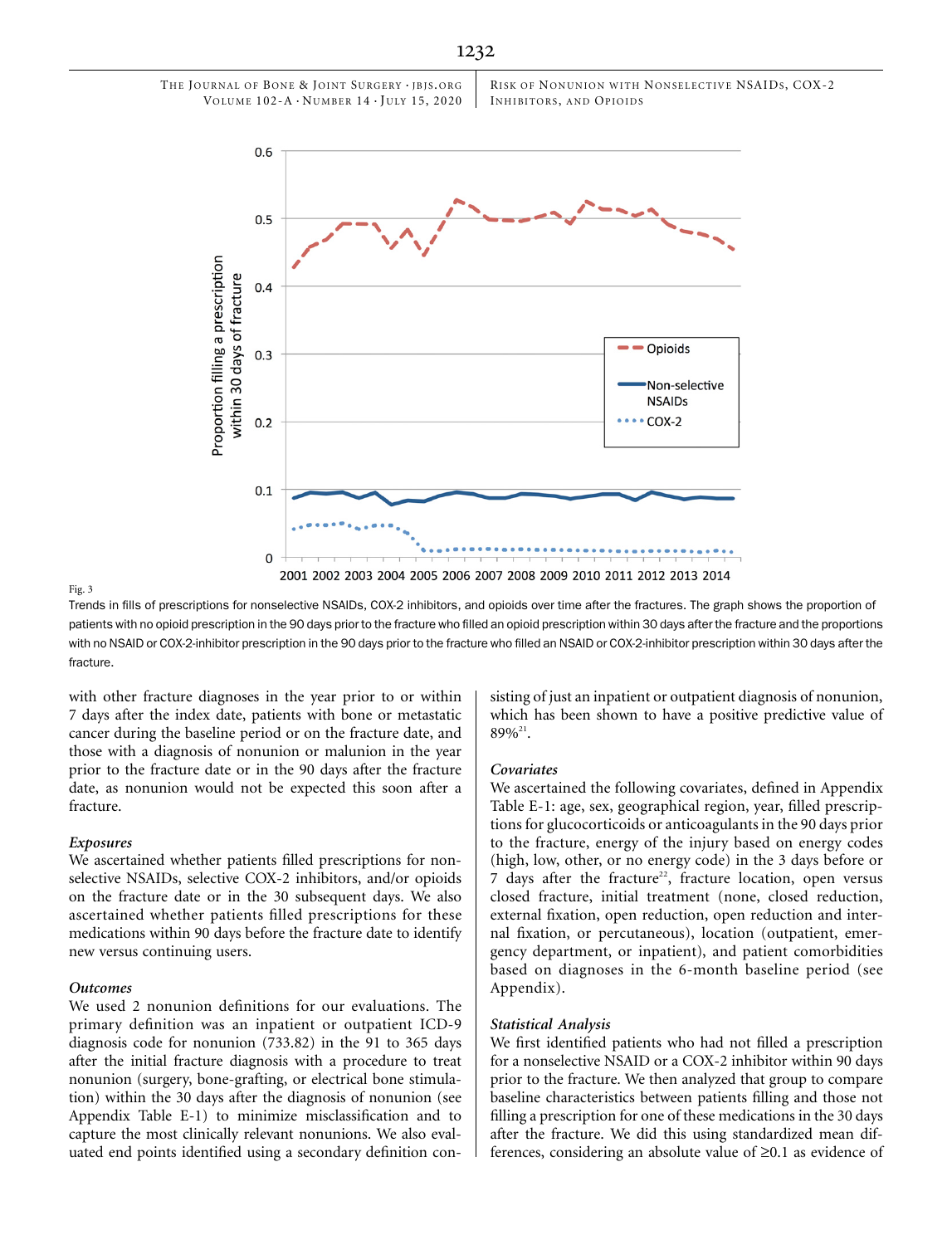RISK OF NONUNION WITH NONSELECTIVE NSAIDS, COX-2 INHIBITORS, AND OPIOIDS

|                                         | <b>TABLE I Cohort Characteristics</b>                                      |                                                                       |                  |                                                                   |                                                                |                  |  |
|-----------------------------------------|----------------------------------------------------------------------------|-----------------------------------------------------------------------|------------------|-------------------------------------------------------------------|----------------------------------------------------------------|------------------|--|
|                                         | No NSAID/COX-2 Prescription in the 90 Days Prior to<br>Fracture            |                                                                       |                  | No Opioid Prescription in the 90 Days Prior to<br>Fracture        |                                                                |                  |  |
|                                         | No NSAID or COX-2<br>Within 30 Days<br>After Fracture*<br>$(N = 279, 720)$ | NSAID or COX-2<br>Within 30 Days<br>After Fracture*<br>$(N = 25,001)$ | SMD <sup>+</sup> | No Opioid Within<br>30 Days After<br>Fracture*<br>$(N = 146,034)$ | Opioid Within<br>30 Days After<br>Fracture*<br>$(N = 123,807)$ | SMD <sup>+</sup> |  |
| Demographics                            |                                                                            |                                                                       |                  |                                                                   |                                                                |                  |  |
| Age (yr)                                | $59.7 \pm 19.2$                                                            | $49.1 \pm 16.9$                                                       | $-0.59$          | $61.8 \pm 19.4$                                                   | $54.5 \pm 18.6$                                                | $-0.39$          |  |
| Female                                  | 176,717 (63.2%)                                                            | 13,772 (55.1%)                                                        | $-0.17$          | 92,247 (63.2%)                                                    | 74,548 (60.2%)                                                 | $-0.06$          |  |
| U.S. geographic division                |                                                                            |                                                                       |                  |                                                                   |                                                                |                  |  |
| <b>East North Central</b>               | 39,262 (14.0%)                                                             | 3,557 (14.2%)                                                         | 0.01             | 19,923 (13.6%)                                                    | 18,414 (14.9%)                                                 | 0.04             |  |
| <b>East South Central</b>               | 10,640 (3.8%)                                                              | 981 (3.9%)                                                            | 0.01             | 4,749 (3.3%)                                                      | 5,061 (4.1%)                                                   | 0.04             |  |
| Middle Atlantic                         | 15,863 (5.7%)                                                              | 1,464 (5.9%)                                                          | 0.01             | 10,389 (7.1%)                                                     | 5,996 (4.8%)                                                   | $-0.10$          |  |
| Mountain                                | 31,664 (11.3%)                                                             | 2,266 (9.1%)                                                          | $-0.08$          | 14,853 (10.2%)                                                    | 14,124 (11.4%)                                                 | 0.04             |  |
| New England                             | 12,010 (4.3%)                                                              | 1,039 (4.2%)                                                          | $-0.01$          | 7,347 (5.0%)                                                      | 4,579 (3.7%)                                                   | $-0.07$          |  |
| Pacific                                 | 33,737 (12.1%)                                                             | 2,572 (10.3%)                                                         | $-0.06$          | 17,662 (12.1%)                                                    | 13,714 (11.1%)                                                 | $-0.03$          |  |
| South Atlantic                          | 61,880 (22.1%)                                                             | 6,866 (27.5%)                                                         | 0.12             | 31,201 (21.4%)                                                    | 29,593 (23.9%)                                                 | 0.06             |  |
| <b>West North Central</b>               | 40,284 (14.4%)                                                             | 2,311 (9.2%)                                                          | $-0.16$          | 24,423 (16.7%)                                                    | 14,824 (12.0%)                                                 | $-0.14$          |  |
| West South Central                      | 32,710 (11.7%)                                                             | 3,861 (15.4%)                                                         | 0.11             | 14,639 (10.0%)                                                    | 16,906 (13.7%)                                                 | 0.11             |  |
| Unknown                                 | 1,670 (0.6%)                                                               | 84 (0.3%)                                                             | $-0.04$          | 848 (0.6%)                                                        | 596 (0.5%)                                                     | $-0.01$          |  |
|                                         |                                                                            |                                                                       |                  |                                                                   |                                                                |                  |  |
| Fracture characteristics                |                                                                            |                                                                       |                  |                                                                   |                                                                |                  |  |
| Fracture location                       |                                                                            |                                                                       |                  |                                                                   |                                                                |                  |  |
| Radius                                  | 77,695 (27.8%)                                                             | 8,236 (32.9%)                                                         | 0.11             | 39,642 (27.1%)                                                    | 38,442 (31.0%)                                                 | 0.09             |  |
| Neck of femur                           | 57,711 (20.6%)                                                             | 1,396 (5.6%)                                                          | $-0.46$          | 37,463 (25.7%)                                                    | 13,166 (10.6%)                                                 | $-0.40$          |  |
| Humerus                                 | 51,178 (18.3%)                                                             | 4,930 (19.7%)                                                         | 0.04             | 21,629 (14.8%)                                                    | 27,587 (22.3%)                                                 | 0.19             |  |
| Clavicle                                | 21,841 (7.8%)                                                              | 3,488 (14.0%)                                                         | 0.20             | 9,201 (6.3%)                                                      | 13,730 (11.1%)                                                 | 0.17             |  |
| Tibia                                   | 20,441 (7.3%)                                                              | 2,020 (8.1%)                                                          | 0.03             | 11,139 (7.6%)                                                     | 8,396 (6.8%)                                                   | $-0.03$          |  |
| Fibula                                  | 13,977 (5.0%)                                                              | 1,498 (6.0%)                                                          | 0.04             | 8,272 (5.7%)                                                      | 5,304 (4.3%)                                                   | $-0.06$          |  |
| Ulna                                    | 13,021 (4.7%)                                                              | 1,598 (6.4%)                                                          | 0.08             | 7,082 (4.8%)                                                      | 6,100 (4.9%)                                                   | 0.00             |  |
| Radius and ulna                         | 9,569 (3.4%)                                                               | 963 (3.9%)                                                            | 0.02             | 3,959 (2.7%)                                                      | 5,730 (4.6%)                                                   | 0.10             |  |
| Femur                                   | 8,396 (3.0%)                                                               | 433 (1.7%)                                                            | $-0.08$          | 4,952 (3.4%)                                                      | 2,362 (1.9%)                                                   | $-0.09$          |  |
| Tibia and fibula                        | 5,891 (2.1%)                                                               | 439 (1.8%)                                                            | $-0.03$          | 2,695 (1.8%)                                                      | 2,990 (2.4%)                                                   | 0.04             |  |
| Open fracture                           | 15,945 (5.7%)                                                              | 1,056 (4.2%)                                                          | $-0.07$          | 7,534 (5.2%)                                                      | 7,809 (6.3%)                                                   | 0.05             |  |
| Energy of injury                        |                                                                            |                                                                       |                  |                                                                   |                                                                |                  |  |
| Low                                     | 46,110 (16.5%)                                                             | 3,691 (14.8%)                                                         | $-0.05$          | 20,901 (14.3%)                                                    | 23,747 (19.2%)                                                 | 0.13             |  |
| High                                    | 24,455 (8.7%)                                                              | 3,662 (14.6%)                                                         | 0.19             | 7,752 (5.3%)                                                      | 18,576 (15.0%)                                                 | 0.33             |  |
| Other                                   | 35,073 (12.5%)                                                             | 2,569 (10.3%)                                                         | $-0.07$          | 17,177 (11.8%)                                                    | 15,916 (12.9%)                                                 | 0.03             |  |
| No energy code                          | 174,082 (62.2%)                                                            | 15,079 (60.3%)                                                        | $-0.04$          | 100,204 (68.6%)                                                   | 65,568 (53.0%)                                                 | $-0.33$          |  |
| Location                                |                                                                            |                                                                       |                  |                                                                   |                                                                |                  |  |
| Outpatient                              | 151,267 (54.1%)                                                            | 17,483 (69.9%)                                                        | 0.33             | 83,095 (56.9%)                                                    | 67,094 (54.2%)                                                 | $-0.06$          |  |
| Emergency department                    | 47,667 (17.0%)                                                             | 4,677 (18.7%)                                                         | 0.04             | 20,446 (14.0%)                                                    | 26,388 (21.3%)                                                 | 0.19             |  |
| Inpatient                               | 80,786 (28.9%)                                                             | 2,841 (11.4%)                                                         | $-0.45$          | 42,493 (29.1%)                                                    | 30,325 (24.5%)                                                 | $-0.10$          |  |
| Treatment                               |                                                                            |                                                                       |                  |                                                                   |                                                                |                  |  |
| None                                    | 247,725 (88.6%)                                                            | 24,000 (96.0%)                                                        | 0.28             | 128,159 (87.8%)                                                   | 113,842 (92.0%)                                                | 0.14             |  |
| Closed reduction                        | 3,309(1.2%)                                                                | 157 (0.6%)                                                            | $-0.06$          | 1,910 (1.3%)                                                      | 1,008 (0.8%)                                                   | $-0.05$          |  |
| <b>External fixation</b>                | 23,197 (8.3%)                                                              | 638 (2.6%)                                                            | $-0.26$          | 12,715 (8.7%)                                                     | 7,339 (5.9%)                                                   | $-0.11$          |  |
| Open reduction and<br>internal fixation | 4,005 (1.4%)                                                               | 146 (0.6%)                                                            | $-0.09$          | 2,366 (1.6%)                                                      | 1,227 (1.0%)                                                   | $-0.06$          |  |
| Open reduction                          | 421 (0.2%)                                                                 | 15 (0.1%)                                                             | $-0.03$          | 252 (0.2%)                                                        | 103 (0.1%)                                                     | $-0.03$          |  |
| Percutaneous                            | 1,063 (0.4%)                                                               | 45 (0.2%)                                                             | $-0.04$          | 632 (0.4%)                                                        | 288 (0.2%)                                                     | $-0.04$          |  |
|                                         |                                                                            |                                                                       |                  |                                                                   |                                                                | continued        |  |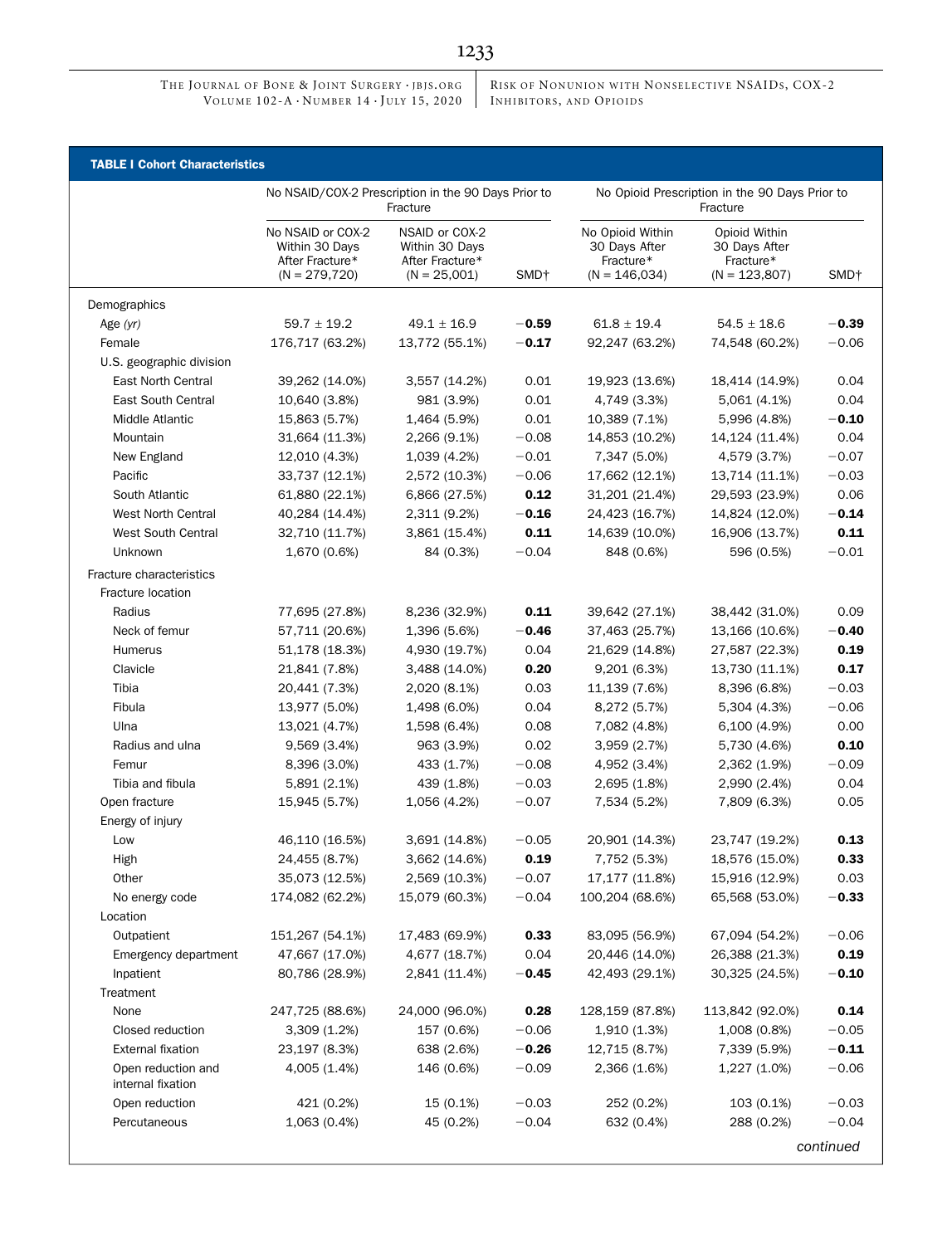RISK OF NONUNION WITH NONSELECTIVE NSAIDS, COX-2 INHIBITORS, AND OPIOIDS

| <b>TABLE I (continued)</b>                    |                                                                            |                                                                       |                  |                                                                   |                                                                |                  |  |
|-----------------------------------------------|----------------------------------------------------------------------------|-----------------------------------------------------------------------|------------------|-------------------------------------------------------------------|----------------------------------------------------------------|------------------|--|
|                                               | No NSAID/COX-2 Prescription in the 90 Days Prior to<br>Fracture            |                                                                       |                  | No Opioid Prescription in the 90 Days Prior to<br>Fracture        |                                                                |                  |  |
|                                               | No NSAID or COX-2<br>Within 30 Days<br>After Fracture*<br>$(N = 279, 720)$ | NSAID or COX-2<br>Within 30 Days<br>After Fracture*<br>$(N = 25,001)$ | SMD <sup>+</sup> | No Opioid Within<br>30 Days After<br>Fracture*<br>$(N = 146,034)$ | Opioid Within<br>30 Days After<br>Fracture*<br>$(N = 123,807)$ | SMD <sup>+</sup> |  |
| Comorbidities                                 |                                                                            |                                                                       |                  |                                                                   |                                                                |                  |  |
| Anxiety                                       | 22,910 (8.2%)                                                              | 2,098 (8.4%)                                                          | 0.01             | 10,024 (6.9%)                                                     | 8,952 (7.2%)                                                   | 0.01             |  |
| Depression                                    | 32,494 (11.6%)                                                             | 2,586 (10.3%)                                                         | $-0.04$          | 14,541 (10.0%)                                                    | 12,099 (9.8%)                                                  | $-0.01$          |  |
| Chronic pain                                  | 16,021 (5.7%)                                                              | 1,329 (5.3%)                                                          | $-0.02$          | 6,146(4.2%)                                                       | 4,765 (3.8%)                                                   | $-0.02$          |  |
| Coronary artery disease                       | 34,672 (12.4%)                                                             | 1,449 (5.8%)                                                          | $-0.23$          | 18,308 (12.5%)                                                    | 10,024 (8.1%)                                                  | $-0.15$          |  |
| Congestive heart failure                      | 18,057 (6.5%)                                                              | 451 (1.8%)                                                            | $-0.24$          | 9,699 (6.6%)                                                      | 4,011 (3.2%)                                                   | $-0.16$          |  |
| Obesity                                       | 11,397 (4.1%)                                                              | 1,042 (4.2%)                                                          | 0.01             | 4,786 (3.3%)                                                      | 4,630 (3.7%)                                                   | 0.03             |  |
| Peptic ulcer disease                          | $3,102(1.1\%)$                                                             | 145 (0.6%)                                                            | $-0.06$          | 1,389 (1.0%)                                                      | 902 (0.7%)                                                     | $-0.02$          |  |
| End-stage renal disease                       | 1,571 (0.6%)                                                               | 22 (0.1%)                                                             | $-0.08$          | 667 (0.5%)                                                        | 345 (0.3%)                                                     | $-0.03$          |  |
| Alcoholism                                    | 1,960 (0.7%)                                                               | 201 (0.8%)                                                            | 0.01             | 780 (0.5%)                                                        | 877 (0.7%)                                                     | 0.02             |  |
| <b>Diabetes</b>                               | 38,609 (13.8%)                                                             | 2,164 (8.7%)                                                          | $-0.16$          | 19,297 (13.2%)                                                    | 13,424 (10.8%)                                                 | $-0.07$          |  |
| Osteoporosis                                  | 13,161 (4.7%)                                                              | 522 (2.1%)                                                            | $-0.15$          | 7,279 (5.0%)                                                      | 4,040 (3.3%)                                                   | $-0.09$          |  |
| Hypertension                                  | 94,042 (33.6%)                                                             | 5,266 (21.1%)                                                         | $-0.29$          | 49,534 (33.9%)                                                    | 32,162 (26.0%)                                                 | $-0.17$          |  |
| Chronic kidney disease                        | 17,566 (6.3%)                                                              | 499 (2.0%)                                                            | $-0.22$          | 8,782 (6.0%)                                                      | 4,284 (3.5%)                                                   | $-0.12$          |  |
| Chronic obstructive<br>pulmonary disease      | 17,406 (6.2%)                                                              | 674 (2.7%)                                                            | $-0.17$          | 8,205 (5.6%)                                                      | 4,701 (3.8%)                                                   | $-0.09$          |  |
| Asthma                                        | 9,567 (3.4%)                                                               | 761 (3.0%)                                                            | $-0.02$          | 4,331 (3.0%)                                                      | 3,515 (2.8%)                                                   | $-0.01$          |  |
| Cerebrovascular disease                       | 8,897 (3.2%)                                                               | 280 (1.1%)                                                            | $-0.14$          | 5,083 (3.5%)                                                      | 2,199 (1.8%)                                                   | $-0.11$          |  |
| Osteoarthritis                                | 29,841 (10.7%)                                                             | 1,684 (6.7%)                                                          | $-0.14$          | 14,847 (10.2%)                                                    | 8,132 (6.6%)                                                   | $-0.13$          |  |
| Rheumatoid arthritis                          | 3,961 (1.4%)                                                               | 189 (0.8%)                                                            | $-0.06$          | 1,844 (1.3%)                                                      | 1,271 (1.0%)                                                   | $-0.02$          |  |
| Medications within 90 days<br>before fracture |                                                                            |                                                                       |                  |                                                                   |                                                                |                  |  |
| <b>NSAIDs</b>                                 | $0(0\%)$                                                                   | $0(0\%)$                                                              | 0.00             | 7,245 (5.0%)                                                      | 6,982 (5.6%)                                                   | 0.03             |  |
| Selective COX-2 inhibitor                     | $0(0\%)$                                                                   | $0(0\%)$                                                              | 0.00             | 1,880 (1.3%)                                                      | 1,915 (1.5%)                                                   | 0.02             |  |
| Opioid                                        | 49,012 (17.5%)                                                             | 3,795 (15.2%)                                                         | $-0.06$          | $0(0\%)$                                                          | $0(0\%)$                                                       | 0.00             |  |
| Anticoagulant                                 | 11,101 (4.0%)                                                              | 233 (0.9%)                                                            | $-0.20$          | 4,484 (3.1%)                                                      | 3,155(2.5%)                                                    | $-0.03$          |  |
| Glucocorticoids                               | 12,832 (4.6%)                                                              | 1,067 (4.3%)                                                          | $-0.02$          | 4,493 (3.1%)                                                      | 5,107 (4.1%)                                                   | 0.06             |  |

\*Except for age, which is given as the mean and standard deviation, the values are given as the number of fractures with the percentage in parentheses. †SMD = standardized mean difference or standardized difference in proportions, with an SMD of ≥0.1 indicating imbalance in the covariate (indicated in bold).

meaningful covariate imbalance<sup>23</sup>. We calculated the crude frequency of nonunion according to both definitions in unexposed patients, those filling a nonselective NSAIDs prescription, and those filling a COX-2 inhibitor prescription as mutually exclusive groups (excluding patients filling both NSAIDs and COX-2 inhibitors). We then performed univariate and multivariable logistic regression adjusting for all measured covariates (including a squared term for age to account for nonlinearity) as well as opioid prescription fills in the 30 days after the fracture and in the 90 days before the fracture, with cluster robust standard errors to account for patients (<5%) contributing multiple fractures $24$ .

We performed analogous analyses to assess associations between baseline characteristics and opioid exposure, limiting analyses to patients who had not filled an opioid prescription within 90 days prior to their fracture. Again, we adjusted for all measured covariates as well as NSAID or COX-2 prescription fills in the 30 days after and 90 days before the fracture.

We conducted several sensitivity analyses. We evaluated interactions between exposure and year categories (2001 to 2005, 2006 to 2010, and 2011 to 2015) and then performed analyses stratified by these time frames. We also assessed interactions between exposure and fracture location and performed subgroup analyses among patients with a tibial or tibial and fibular fracture, those with a distal femoral fracture, and those with a femoral neck fracture. We also explored the impact of filling multiple prescriptions in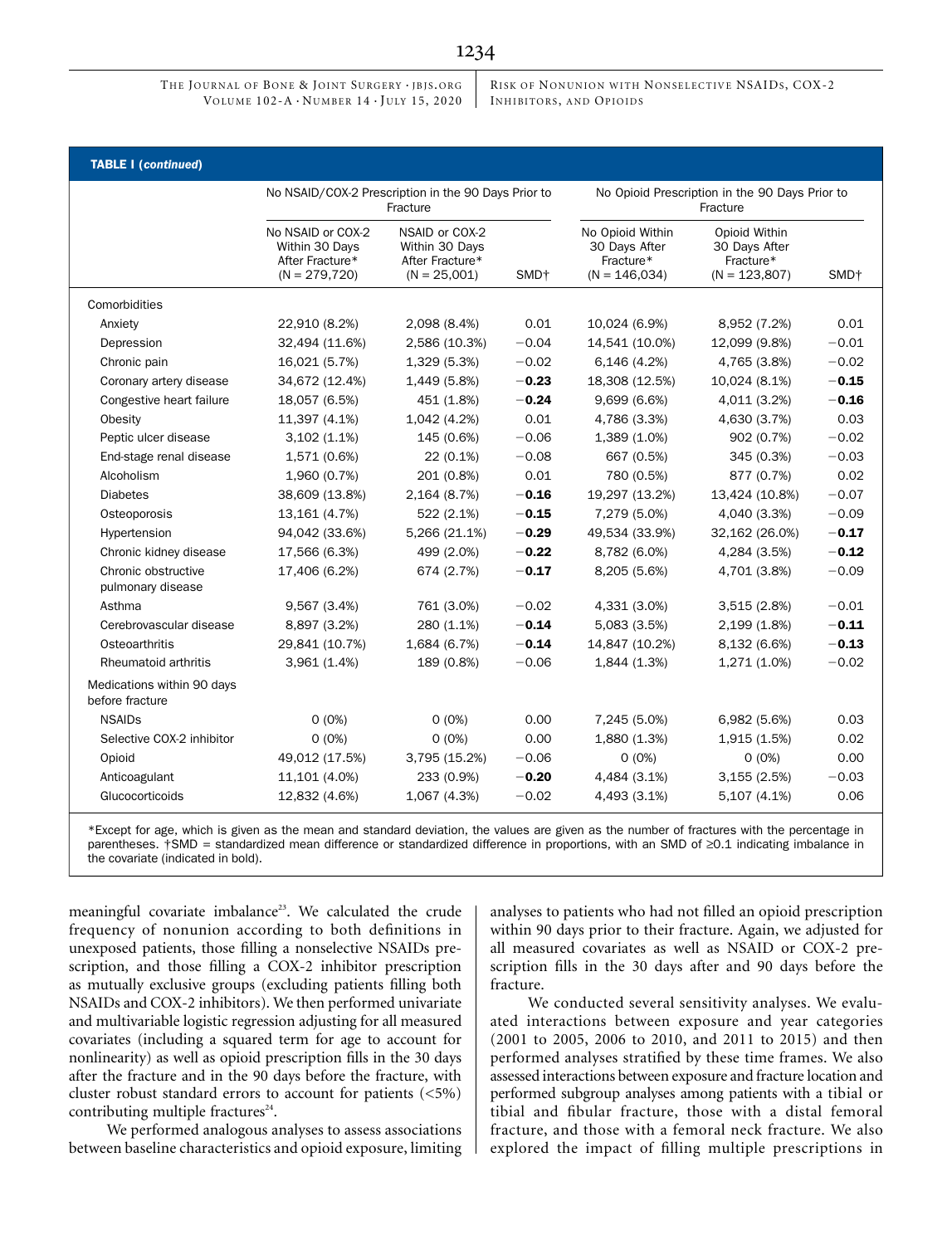RISK OF NONUNION WITH NONSELECTIVE NSAIDS, COX-2 INHIBITORS, AND OPIOIDS

| <b>Fracture Location</b> | No.     | Nonunion Diagnosis and Procedure to Treat* | Nonunion Diagnosis* |  |
|--------------------------|---------|--------------------------------------------|---------------------|--|
| Radius                   | 94,939  | 256 (0.3%)                                 | 499 (0.5%)          |  |
| Neck of femur            | 65,434  | 346 (0.5%)                                 | 1,054 (1.6%)        |  |
| <b>Humerus</b>           | 62,811  | 713 (1.1%)                                 | 1,243 (2.0%)        |  |
| Clavicle                 | 27,361  | 464 (1.7%)                                 | 771 (2.8%)          |  |
| Tibia                    | 26,683  | 259 (1.0%)                                 | 400 (1.5%)          |  |
| Fibula                   | 17,618  | 119 (0.7%)                                 | 206 (1.2%)          |  |
| Ulna                     | 16,243  | 140 (0.9%)                                 | 254 (1.6%)          |  |
| Radius and ulna          | 11,422  | 125 (1.1%)                                 | 186 (1.6%)          |  |
| Femur                    | 10,296  | 282 (2.7%)                                 | 445 (4.3%)          |  |
| Tibia and fibula         | 7,057   | 292 (4.1%)                                 | 413 (5.9%)          |  |
| Total                    | 339,864 | 2,996 (0.9%)                               | 5,471 (1.6%)        |  |

analyses that categorized exposure as no prescriptions, 1 prescription, or  $\geq$ 2 prescriptions in the 60 days after the fracture.

Analyses were performed using Stata, version 15.0 (StataCorp). The study was considered exempt by the University of Pennsylvania's institutional review board.

## **Results**

 $\Lambda$   $\overline{I}$  e identified 767,838 fracture episodes among adults with at least 6 months of preceding baseline eligibility (Fig. 2). After applying exclusions there were 339,864 fracture episodes among 326,876 patients.

Of 304,721 episodes in patients with no prior NSAID or COX-2 prescriptions, 22,590 (7.4%) were followed by the filling of an NSAID prescription and 2,411 (0.8%) were followed by the filling of a COX-2-inhibitor prescription within 30 days after the fracture. As shown in Figure 3, nonselective-NSAID fills were stable over the study period, while COX-2 inhibitor fills were most common from 2001 to 2004. Patients who filled prescriptions for NSAIDs or a COX-2 inhibitor were younger; more likely to be male; less likely to have a femoral neck fracture; more likely to have a high-energy injury; more likely to be treated as an outpatient and have no surgical treatment for their fracture; less likely to have comorbidities such as cardiac disease, hypertension, kidney disease, and diabetes; and less likely to have received an anticoagulant (Table I).

Of 269,841 episodes in patients with no prior opioid use, 123,807 (45.9%) were followed by the filling of an opioid prescription within 30 days after the fracture. Opioid fills increased from 2001 to 2010 and declined from 2010 to 2015 (Fig. 3). Patients who filled prescriptions for opioids were

|                       | <b>TABLE III Association Between Nonselective NSAIDs, COX-2 Inhibitors, and Opioids with Nonunion</b><br>Nonunion Diagnosis and Procedure to |                    |                   |                    |                   |  |  |
|-----------------------|----------------------------------------------------------------------------------------------------------------------------------------------|--------------------|-------------------|--------------------|-------------------|--|--|
|                       | No.                                                                                                                                          | Treat              |                   | Nonunion Diagnosis |                   |  |  |
|                       |                                                                                                                                              | Nonunion (no. [%]) | a0R* (95% CI)     | Nonunion (no. [%]) | a0R* (95% CI)     |  |  |
| NSAID/COX-2 analysist |                                                                                                                                              |                    |                   |                    |                   |  |  |
| Neither               | 279.720                                                                                                                                      | 2,250 (0.8%)       | Reference         | 4,188 (1.5%)       | Reference         |  |  |
| Nonselective NSAID    | 22.590                                                                                                                                       | 236 (1.0%)         | $1.07(0.93-1.23)$ | 387 (1.7%)         | $1.08(0.96-1.20)$ |  |  |
| $COX-2$               | 2.411                                                                                                                                        | 51(2.1%)           | 1.84 (1.38-2.46)  | 69 (2.9%)          | $1.48(1.16-1.89)$ |  |  |
| Opioid analysis#      |                                                                                                                                              |                    |                   |                    |                   |  |  |
| No opioid             | 146.034                                                                                                                                      | 702 (0.5%)         | Reference         | 1,513 (1.0%)       | Reference         |  |  |
| Opioid                | 123,807                                                                                                                                      | 1,599 (1.3%)       | $1.69(1.53-1.86)$ | 2,600 (2.1%)       | $1.53(1.43-1.64)$ |  |  |

\*Adjusted odds ratios (aORs) are from multivariable logistic regression models with all covariates of interest. †NSAID/COX-2 analyses excluded patients with NSAID or COX-2 prescription fills within 90 days prior to the fracture and were adjusted for current and previous opioid use. ‡Opioid analyses excluded patients with opioid prescription fills in the 90 days prior to the fracture and were adjusted for previous and current NSAID and COX-2 use.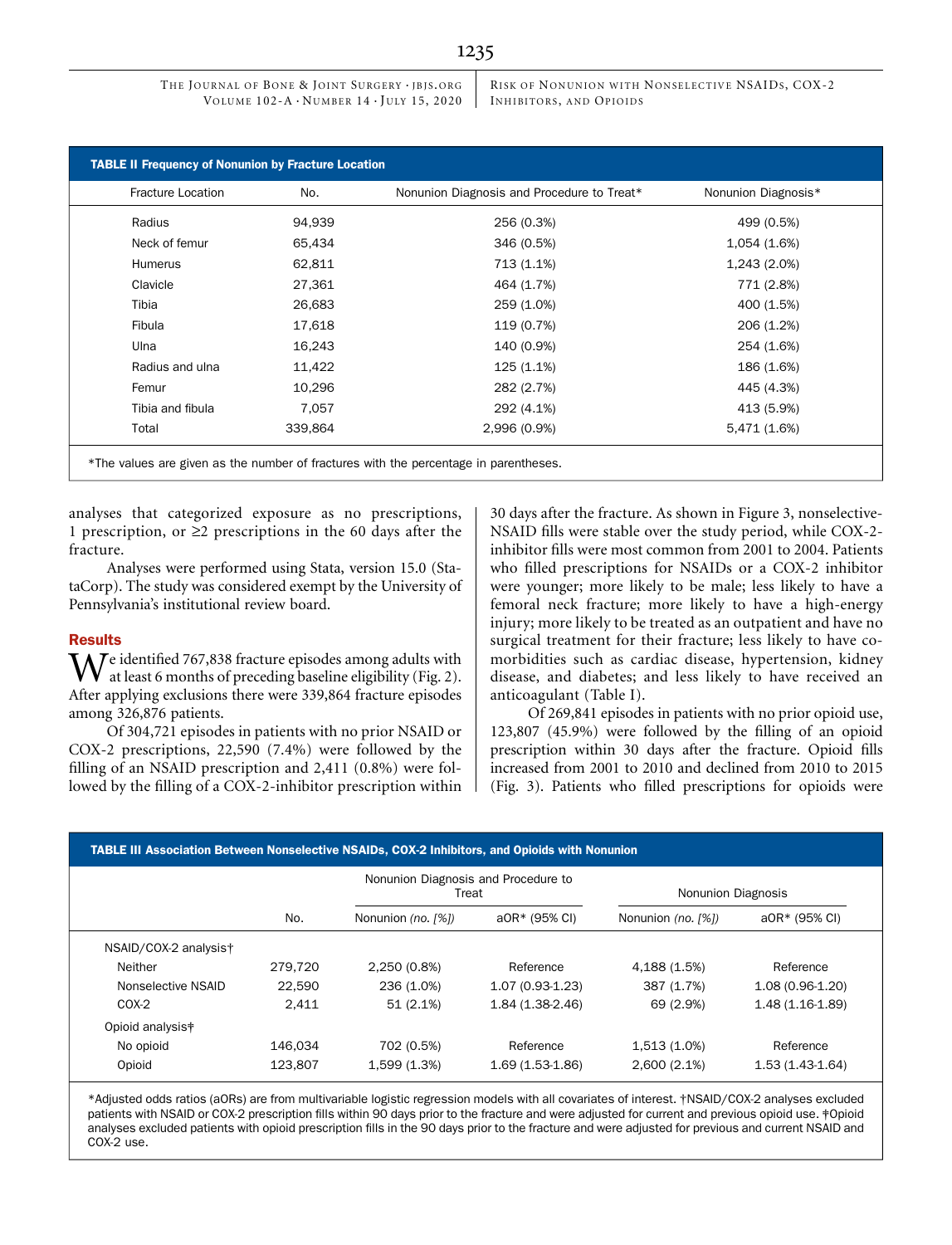RISK OF NONUNION WITH NONSELECTIVE NSAIDS, COX-2 INHIBITORS, AND OPIOIDS

younger, less likely to have a femoral neck fracture, more likely to have a high-energy or low-energy injury (compared with no energy code), and more likely to be treated in the emergency department than those who did not fill an opioid prescription (Table I). Differences in comorbidities were less pronounced than those between patients filling and patients not filling NSAID prescriptions.

A nonunion diagnosis and a procedure to treat the nonunion had occurred within 1 year after 2,996 (0.9%) of the fracture episodes, with rates ranging from 0.3% for radius fractures to 4.1% for fractures of both the tibia and the fibula (Table II). Nonunion diagnoses were made within 1 year after 5,471 (1.6%) of the episodes, with rates ranging from 0.5% for radial fractures to 5.9% for fractures of the tibia and fibula.

# NSAID, COX-2, and Opioid Prescriptions After Fracture and the Risk of Nonunion

As shown in Table III, the filling of nonselective-NSAID prescriptions after fracture was not associated with nonunion in adjusted analyses using either nonunion-outcome definition, with an adjusted odds ratio (aOR) of 1.07 (95% confidence interval  $\text{[CI]} = 0.93$  to 1.23] for a nonunion diagnosis plus procedure and an aOR of 1.08 (95% CI =  $0.96$  to 1.20) for a nonunion diagnosis alone. COX-2-inhibitor prescription fills, however, were associated with a greater risk of a nonunion diagnosis plus procedure (aOR =  $1.84$  [95% CI = 1.38 to 2.46]) and of a nonunion diagnosis alone (aOR =  $1.48$ ) [95%  $CI = 1.16$  to 1.89]). Opioid prescription fills were also associated with a greater risk of nonunion, which was partially but not fully attenuated in adjusted models (unadjusted OR = 2.71 [95% CI = 2.48 to 2.96] and aOR = 1.69 [95% CI = 1.53 to 1.86] for nonunion diagnosis plus procedure; unadjusted OR = 2.05 [95% CI = 1.92 to 2.18] and aOR = 1.53 [95% CI = 1.43 to 1.64] for nonunion diagnosis alone). Unadjusted analyses and full models are shown in Appendix Tables E-2, E-3, and E-4.

# Sensitivity and Subgroup Analyses

Rates of nonunion declined somewhat over time, with a 1.0% frequency of a nonunion diagnosis plus procedure in 2001 to 2005, 0.9% in 2006 to 2010, and 0.7% in 2011 to 2015. These year categories had no significant impact on the association between NSAID/COX-2 or opioid prescription fills and nonunion ( $p$  for interaction  $= 0.18$  and 0.20, respectively; stratified analyses in Appendix Table E-5). Associations between NSAID/ COX-2 prescription fills and nonunion did not differ by the anatomical location of the fracture ( $p$  for interaction  $= 0.89$ ), whereas the association between opioid prescription fills and nonunion differed by fracture location (p for interaction = 0.01), with weaker associations between opioids and nonunion for distal femoral, humeral, and radial fractures. The results for tibial fractures, distal femoral fractures, and femoral neck fractures are shown in Appendix Table E-6. Patients filling multiple prescriptions for NSAIDs, COX-2 inhibitors, or opioids in the 60 days after fracture all had higher rates of nonunion (see Appendix Table E-7).

# NSAID, COX-2, and Opioid Prescriptions Prior to Fracture and the Risk of Nonunion

In adjusted models, filling a prescription for a nonselective NSAID or COX-2 inhibitor in the 90 days before the fracture was associated with an increased risk of a nonunion diagnosis plus procedure (aOR =  $1.44$  [95% CI = 1.27 to 1.62] for NSAIDs and aOR =  $1.60$  [95% CI = 1.29 to 1.98] for COX-2 inhibitors) or a nonunion diagnosis ( $aOR = 1.36$  [95% CI = 1.24 to 1.49] for NSAIDs and aOR = 1.76 [95% CI = 1.51 to 2.19] for COX-2 inhibitors). Filling an opioid prescription in the 90 days before the fracture was not associated with an increased risk of a nonunion diagnosis plus procedure ( $aOR = 1.04$  [95% CI = 0.95 to 1.15]) and was only modestly associated with a nonunion diagnosis (aOR = 1.09 [95% CI = 1.02 to 1.17]).

# **Discussion**

In this large health-care claims database, we found that filling a prescription for a nonselective NSAID after fracture In this large health-care claims database, we found that was not associated with an increased risk of nonunion in the subsequent year. Both COX-2-inhibitor and opioid prescription fills after fracture were associated with a greater risk of nonunion.

Animal studies, including those using COX-2 knockout mice and those using COX-2 inhibitors in mice, rats, and rabbits, have shown that COX-2 production of prostaglandins is a key pathway in fracture-healing, particularly immediately after the occurrence of a fracture<sup>6-12</sup>. In humans, reduced COX-2 expression has also been noted in the callus of fractures with nonunion compared with those with normal healing<sup>25</sup>. The effect of COX-2 inhibition in animal studies, however, appears to depend on the dose, timing, and duration of COX-2 inhibition<sup>9,10</sup>. Nonselective NSAIDs, which block both COX-1 and COX-2, could hypothetically also impair fracture-healing. Animal study data on nonselective NSAIDs are mixed, with some studies demonstrating impaired fracture-healing and others showing some delay in fracture-healing without differences in rates of nonunion $6,9-11,13,26$ .

Whether nonselective NSAIDs or COX-2 inhibitors are associated with nonunion at the doses used clinically has been uncertain. Small cohort studies have shown conflicting results<sup>15,16,18-20,27</sup>. Zura et al. examined a large administrative database and found that use of an NSAID with an opioid was associated with an increased risk of nonunion compared with an opioid alone, but NSAID use was not associated with nonunion when compared with no analgesic use; however, nonselective NSAIDs were not examined separately from COX-2 inhibitors<sup>1</sup>. An ecological study by Wang and Bhattacharyya showed that rates of nonunion increased from 2000 to 2004, when COX-2-inhibitor use was more frequent, and declined with the abrupt drop in use of COX-2 inhibitors from 2004 to 2005, possibly implicating COX-2 inhibitors as particularly important for nonunion risk; however, the study could not directly evaluate associations between COX-2 inhibitors and nonunion<sup>4</sup>. A prospective study of patients with tibial fracture demonstrated no association between NSAID use and a composite outcome that included nonunion $28$ .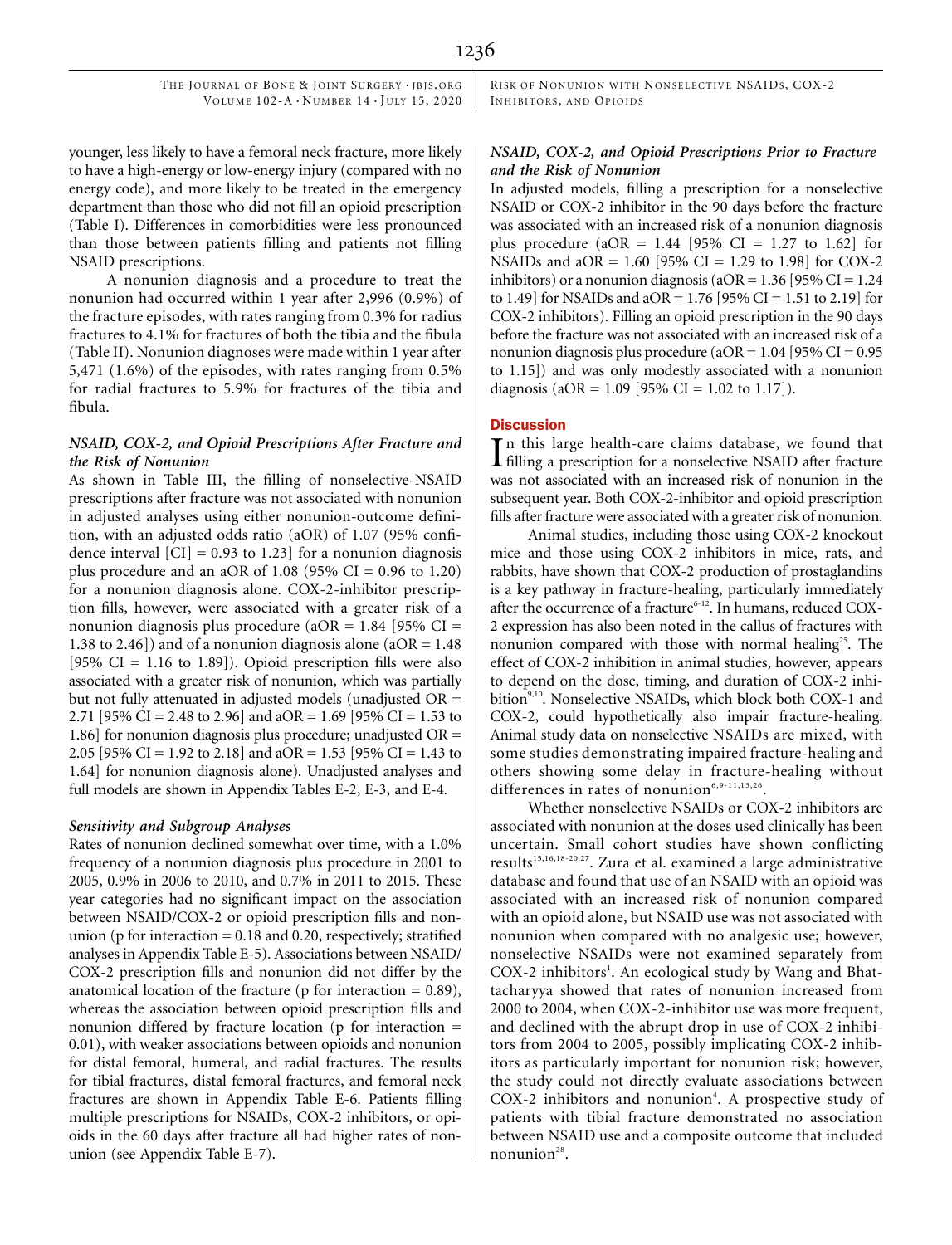RISK OF NONUNION WITH NONSELECTIVE NSAIDS, COX-2 INHIBITORS, AND OPIOIDS

In this context, our results provide credible evidence supporting the safety of nonselective NSAID use at commonly utilized doses after fracture. It should be noted that nonselective NSAIDs may have temporary effects on bonehealing that are quickly reversible and that effects may be dose and duration-dependent<sup>9</sup>. While the NSAID doses that patients received in this study were not associated with fracture, we cannot rule out the possibility that prolonged use of high-dose NSAIDs could impact fracture-healing. We did find that patients filling multiple prescriptions for nonselective NSAIDs, COX-2 inhibitors, or opioids in the 60 days after fracture had significantly higher rates of nonunion. These analyses may be explained by reverse causation—patients with more severe injuries, poor healing, and persistent pain after fracture would be more likely to continue analgesic medications after the first month—but we cannot rule out the possibility that higher doses or durations of NSAIDs could confer nonunion risk. Interestingly, we found that patients who filled a prescription for a nonselective NSAID or COX-2 inhibitor prior to their fracture were at greater risk for nonunion, findings similar to those noted by others<sup>14,17</sup>. One possible explanation is that patients already receiving chronic NSAIDs or COX-2 inhibitors before a fracture are exposed to longer durations or higher doses after the fracture and that this greater exposure has an impact on fracture-healing. At the doses and durations of nonselective NSAIDs most commonly used in clinical practice, however, we did not find a significant association between a nonselective-NSAID prescription fill after fracture and nonunion.

Filling a prescription for a selective COX-2 inhibitor after fracture was associated with a greater risk of nonunion. While residual confounding might explain this relationship, the fact that this association is different from that seen with nonselective NSAIDs and that this result is in accordance with both animal studies and previous clinical reports<sup>4</sup> reinforces concerns about COX-2-inhibitor use after fracture. While certain potent COX-2 inhibitors are no longer available, we found similar associations between COX-2 prescription fills and nonunion even from 2011 to 2015. These data also highlight the importance of distinguishing COX-2 inhibitors from nonselective NSAIDs in studies of nonunion.

Opioids were associated with an increased risk of nonunion, as has been described in other clinical studies<sup>1,14</sup>. There is less evidence to support a mechanism between opioids and nonunion<sup>29</sup>, and the potential for confounding is substantial. Indeed, patients who filled an opioid prescription had higher-energy injuries and were more likely to be treated in the inpatient setting or emergency department than patients who did not fill an opioid prescription. Adjustment for measurable factors, which did substantially attenuate the association between opioids and nonunion, is unlikely to have completely accounted for the confounding by indication. Prior opioid use, which would not be expected to be confounded to the same degree by injury severity, was not associated the primary nonunion outcome.

Several limitations are important to note. Outcomes were based on administrative claims, although our primary outcome required not only a diagnosis code for nonunion (which has been shown to have a high positive predictive value for nonunion<sup>21</sup>) but also a procedure to treat the nonunion, to capture the most clinically relevant events. Exposure to NSAIDs, COX-2 inhibitors, or opioids was ascertained on the basis of dispensed prescriptions, but it is not possible to determine whether patients actually took these medications and for how long. This limitation and the possible use of overthe-counter NSAIDs or illicit opioids by ostensibly unexposed patients could bias results toward the null. Our study also lacked adequate statistical power to allow us to individually examine specific medications or assess interactions between opioids and NSAIDs, and we were limited in our ability to separately evaluate different fracture sites. We excluded patients with multiple fractures unless they were commonly paired, and the majority of the included patients were treated as outpatients without a surgical procedure to treat their fracture; thus, our results may not apply to patients at higher risk for nonunion. Also, we studied an insured population. Musculoskeletal trauma and risk factors associated with nonunion may be more common in uninsured or underinsured patients. Residual confounding is likely—fracture severity cannot fully be captured by the measures that we used (e.g., fracture treatment, treatment location, and energy of injury), and some nonunion risk factors such as tobacco use could not be accurately measured. Thus, finding no association between nonspecific NSAIDs and nonunion is reassuring, but the associations seen with COX-2 inhibitors and especially opioids could be due to confounding. Finally, because this study ended in 2015, we could not assess recent changes in prescribing patterns in response to the opioid epidemic.

In conclusion, filling a single nonselective NSAID prescription after fracture was not associated with a greater risk of nonunion. In contrast, filling prescriptions for COX-2 inhibitors was associated with a greater nonunion risk, a finding that is compatible with data from animal studies and other epidemiologic studies. Opioids were also associated with greater risk of nonunion, although patients filling prescriptions for opioids may have more severe, high-risk fractures, which could have contributed to this observed association.

## Appendix

Supporting material provided by the authors is posted with the online version of this article as a data supplement at [jbjs.org](http://jbjs.org) (<http://links.lww.com/JBJS/F904>).

Michael D. George, MD, MSCE<sup>1</sup> Joshua F. Baker, MD, MSCE<sup>1</sup> Charles E. Leonard, PharmD, MSCE<sup>1</sup>